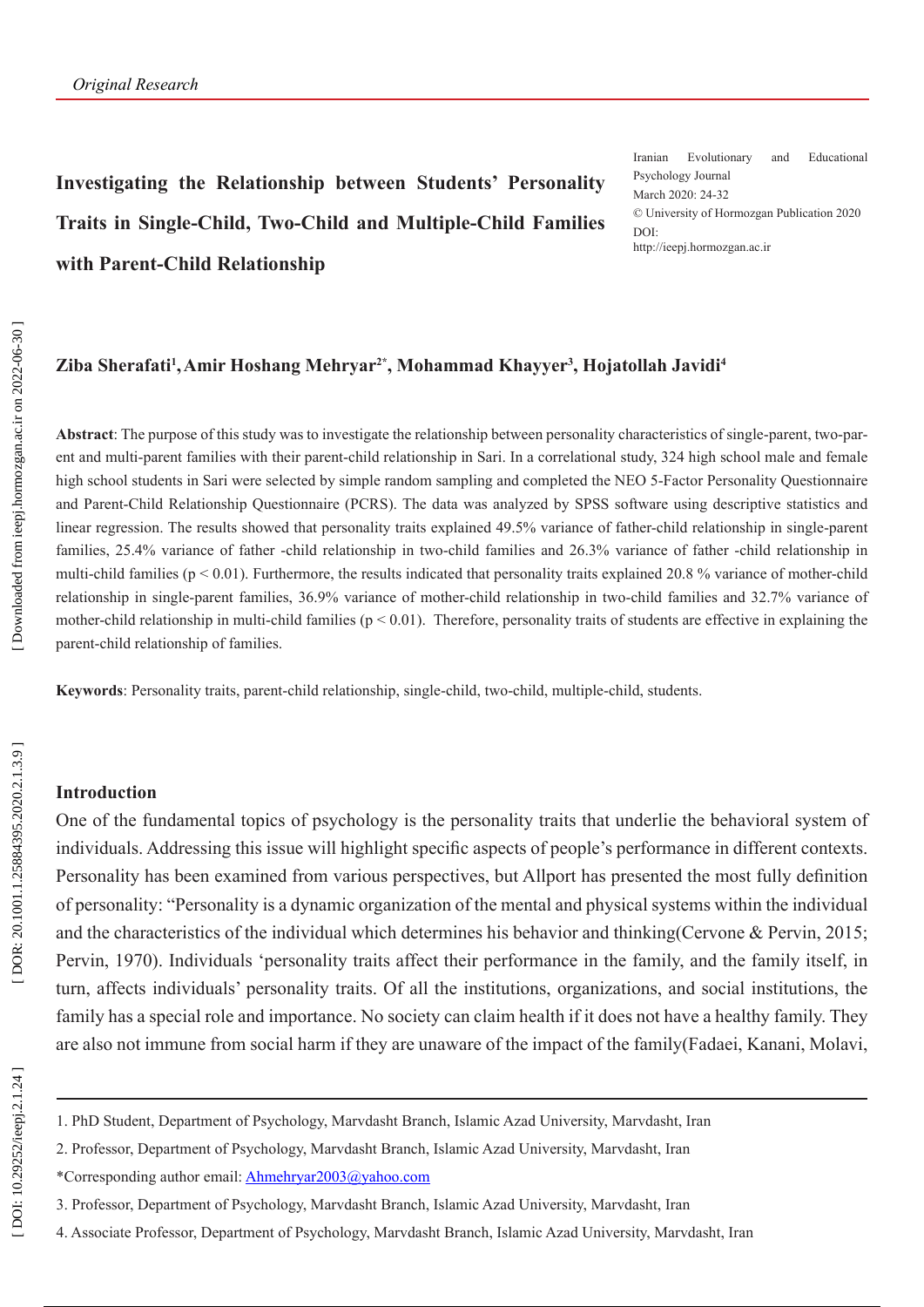& Nouri, 2009). Personality traits affect the performance of individuals in all areas of life; it is a distinctive trait, attribute, or quality. In everyday life, we often follow the trait approach when describing the personality of a person we know. We tend to select prominent features or factors and use them to summarize what a person looks like. Grouping people by attributes is easy and appealing to common sense and it may be explained that the trait and personality approach has been around for many years. Hippocrates distinguished four types of people: happy, sad, anxious, and nervous. The causes of these different types were intrinsic fluids or temper aments(Allen, 2015; Schultz & Schultz, 2016). On the other hand, Costa Jr and McCrae (2008), followed big five factors in personality structure based on what was previously designed by experts and researchers such as Norman (1963): Neuroticism, extraversion (introversion), openness, agreeableness and Conscientiousness. Neuroticism is the tendency to experience negative emotions, such as anger, anxiety, or depression. It is some times called emotional instability, or is reversed and referred to as emotional stability. This dimension also in cludes sensitivity to unrealistic beliefs, poor control of one's desires, and ineffective strategies for coping with stress. Extraversion is regarded as by breadth of activities (as opposed to depth), assurgency from external activity/situations, and energy creation from external means. The trait is marked by definite engagement with the external world. Extraverts enjoy interacting with people, and are often perceived as full of energy. They tend to be enthusiastic, action-oriented individuals. They possess high group visibility, like to talk, and assert themselves. Extraversion involves socialization and traits such as vitality, strength, assertiveness, need for ac tivity, excitement and stimulation. Openness is a general obligation for art, emotion, exploration, uncommon ideas, imagination, curiosity, and variety of experience. People who are open to experience are intellectually curious, open to emotion, sensitive to prettiness and willing to try new things. They tend to be, when compared to closed people, more creative and more aware of their feelings. The agreeableness trait reflects individual differences in general concern for social harmony. Agreeable individuals value getting along with others. They are generally considerate, sympathetic, substantial, trusting and responsible, helpful, and willing to share their interests with others. Finally, Conscientiousness is a predisposition to display self-discipline, act loyally, and strive for achievement against measures or outside expectations. It is related to the way in which people control, regulate, and direct their impulses. High conscientiousness is often considered as being persistent and focused. Low conscientiousness is associated with flexibility and spontaneity, but can also appear as slovenli ness and lack of consistency(Avia et al., 1995; Helle, Trull, Widiger, & Mullins-Sweatt, 2017).

Family size is one of the determinants of children's personality traits(Morss, 1990; Schaffer, 2006). Family size is decreasing worldwide, especially in developed countries. In India, family size has declined over the past two decades. An examination of the human condition of India shows that the percentage of single-child families has increased(Basu & Desai, 2010). While the growth of "single children" and "children with one sibling" are all going through the same stages of development, it creates a different family environment. Single children grow up in a nucleus of a family of two adults. Parents and siblings are the main contributors to children's personality development. Therefore, "single children" will never achieve such conditions as playing with siblings, helping each other, providing emotional support or engaging with siblings. Sisters and brothers are the first intimate friend, protector, guide, competitor, as well as an enemy. In personality development, "single children" are deprived of many pleasant and unpleasant experiences of having siblings. Thus, it is commonly believed that "single children" are devastated, selfish and alone, alienated from society, less co operative, less dependent, but more intelligent than children who have siblings(Stronge, Shaver, Bulbulia, &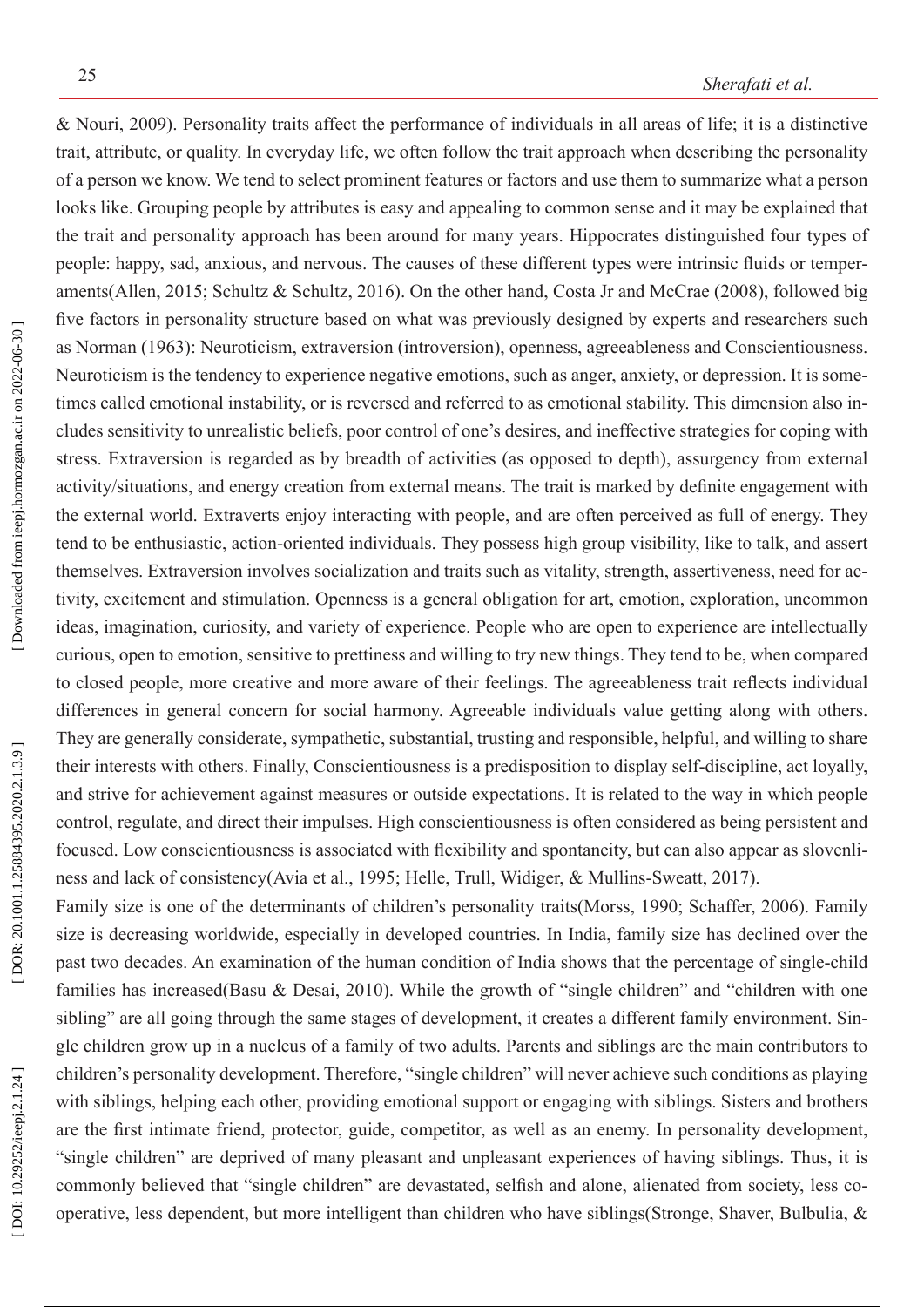## Sibley, 2019).

Riggio (1999), examined personality dimensions such as extraversion-introversion and neuroticism - sta bility in children with and without siblings. The results of his study showed that there is only a marginal difference between those with and without siblings in neuroticism. Chan-Ob, Boonyanaruthee, Pinyopornpanich, Intaprasert, and Kuntawongse (2002), concluded that "single children" are more ambitious, have broader interests, are more comprehensive, and more confident, intellectual, smarter, and more independent than first and middle children in several children families. Liu, Munakata, and Onuoha (2005), examined the mental health of single and multiple children in urban and rural areas of China. The results showed that single children in urban areas have poor mental health. Also, single children in urban areas scored higher in neuroticism, depression, interpersonal dependency, and anxiety. This means that the "single children" were significantly more neurotic. Goel and Aggarwal (2012), found that children with siblings were more confi dent than single children. In terms of personality, there is a difference between single children and children with siblings(Philip, 2015). However, Ha and Tam (2011), found that "single children" in personality traits were relatively similar to those of siblings. Polit and Falbo (1987), also reported there was no significant difference in personality (with respect to intra-gender comparisons) between single boys and boys with one sibling, single girls, and girls with one sibling.

On the other hand, communication is very important in social relationships and is a necessity for all relation ships and plays a vital role when it comes to parent-child interaction. Creation and maintaining the relation ships between parents and children caused in strong interaction between parents and children and signifi cantly contributes to mutual understanding and acceptance between parents and children(Popov & Ilesanmi, 2015). Carnes-Holt (2012), argues that parent-child interaction is the first indicator of child communication and an important and vital relationship for security and love is consisted of a combination of behaviors, feel ings, and expectations that are unique to a particular parent and a particular child. Most of researchers have also found that family factors, and especially parenting behaviors during childhood, play an important role in the development of behavioral problems in childhood and adulthood(Shakerinia & Asghari, 2016). Research on behavioral problems has often found that behavioral disorders such as aggression are more likely to be caused by troubled families, unhealthy structure, and poor parent-child relationships rather than genetic and biological factors(Yaacob & Siew, 2010). Werneck, Eder, Yanagida, and Rollett (2014), also analyzed the long-term impact of their parent-adolescent relationships on 175 Austrian families with data measured in three stages over an 18-year period.

In the last few years, couples have preferred to keep their families smaller and many of them even prefer to have only one child. The results showed that there was no significant difference between single children and children with one sibling in the five personality factors (openness to experience, conscientiousness, ex traversion, agreeableness, and neuroticism). Philip (2015), in a study entitled 'Personality Development and Parental Support: A Comparative Analysis of Single Children and Siblings in Bangalore', quoted by Goel and Aggarwal (2012), indicated single children were more confident compare to children with siblings. But Philip (2015), found there was a significant difference in personality between single children and children with siblings. On the other hand, Jaafari (2017), in his thesis entitled "Comparing the personality profile of adolescents in single children and multiple children families" concluded there was no significant difference between personality profile (five major personality factors) of adolescents in single children and multiple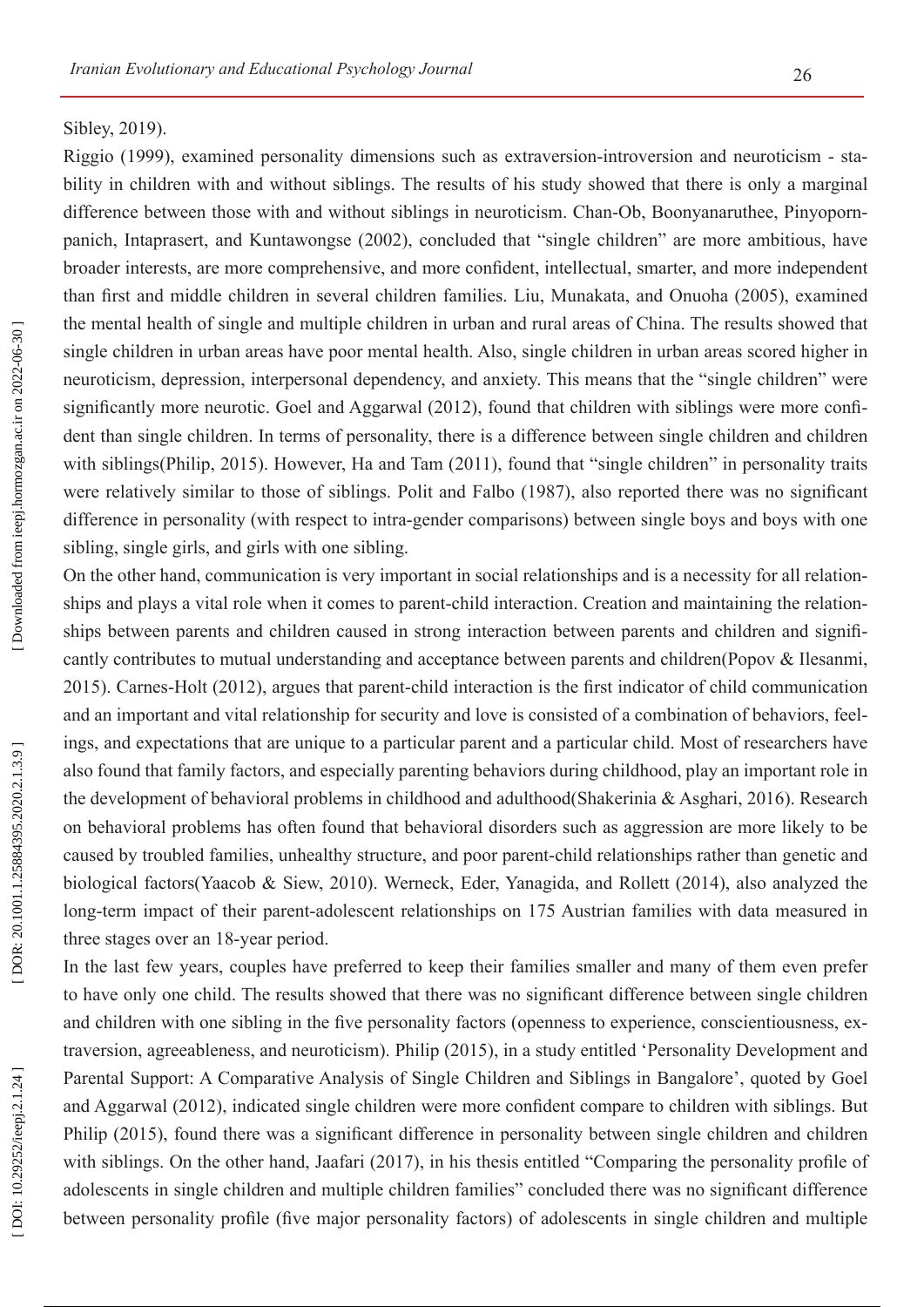## children families.

Also, in a study, Heratian, Satourian, Zarei, Janbuzargi, and Agaharis (2015), concluded that there was a sig nificant difference between the two groups (parents with one child and parents with multiple children) in mari tal conflict variables, irrational beliefs, early incompatible schema and religious beliefs. Individuals with more religious affiliation, and fewer early incompatible schema and irrational beliefs, are more likely to have more children. In addition, parents with multiple children have less marital conflict experience than single parents. As mentioned above, very few researches in Iran and outside of Iran have investigated the relationship be tween personality characteristics of students in single-child, two-child and multi-child families with their parent-child relationship. Therefore, in the present study, we were going to study the relationship between personality characteristics of these students with their parent-child relationship.

## **Material and Method**

The present study was a descriptive and correlational study. The statistical population of the study consisted of all male and female students of first, second and third grade high schools of public and private schools in Sari city, Iran in the academic year of 2019 with a total of 16,898 students. The sample size was estimated at 370 based on Morgan's table. Purposeful sampling was used to select the sample; students were selected based on single-child, two-child and multiple-child families. Then, based on single-child, two-child, and multiple-child families, the tests were performed on 500 subjects, but 324 questionnaires were completed correctly. Ques tionnaires were administered both individually and in groups over a three-month period. The following ques tionnaires were used for data collection.

NEO-FFI Personality Inventory (NEO-FFI): This questionnaire contains 60 questions and measures five ma jor personality dimensions including: neuroticism (vs. emotional stability), extraversion (vs. introversion). ), Openness to experience (vs. disclosure), agreeableness (vs. militancy), and conscientiousness (vs. irresponsi bility). In this questionnaire, participants rated each question on a 5-point Likert scale (0 = strongly disagree, 4 = strongly agree). Scale scores are obtained by summing up to 12 items per dimension, followed by the scoring of some items in accordance with the instructions(Costa Jr & McCrae, 2008). Murray et al. (2009), reported Cronbach's alpha values for neuroticism, 0.83, for extraversion, 0.58, for experience openness, 0.35, for agreeableness, 0.55, and for conscientiousness 0.81. Also, the test-retest coefficients of the questionnaire were 0.80 for neuroticism, 0.82 for extraversion, 0.61 for openness to experience, 0.70 for agreeableness, and 0.76 for conscientiousness, respectively.

Parent-Child Relationship Questionnaire (PCRS): This questionnaire was used to measure parent-child re lationship. The questionnaire consists of 48 questions (24 questions about father parenting and 24 questions about mother parenting) that have two forms, one for assessing child-mother relationship and one for assess ing child-father relationship. Both forms of the scale are the same except that the word "father" and "mother" is changed. However, different factors have been highlighted in parent-related forms. These factors for the father questionnaire are: positive affect, parenting education, communication or dialogue, and anger; and for the mother questionnaire are: Positive affect, role annoyance / confusion, replication, communication, or di alogue. The total score is the sum of the averages of the subscales. Parent-child interaction scale has a good internal consistency with alpha coefficient of 0.89 to 0.94 for father subscales and alpha coefficient of 0.61 to 0.94 for mother subscales and overall alpha of 0.96. Validity of the parent-child interaction scale with good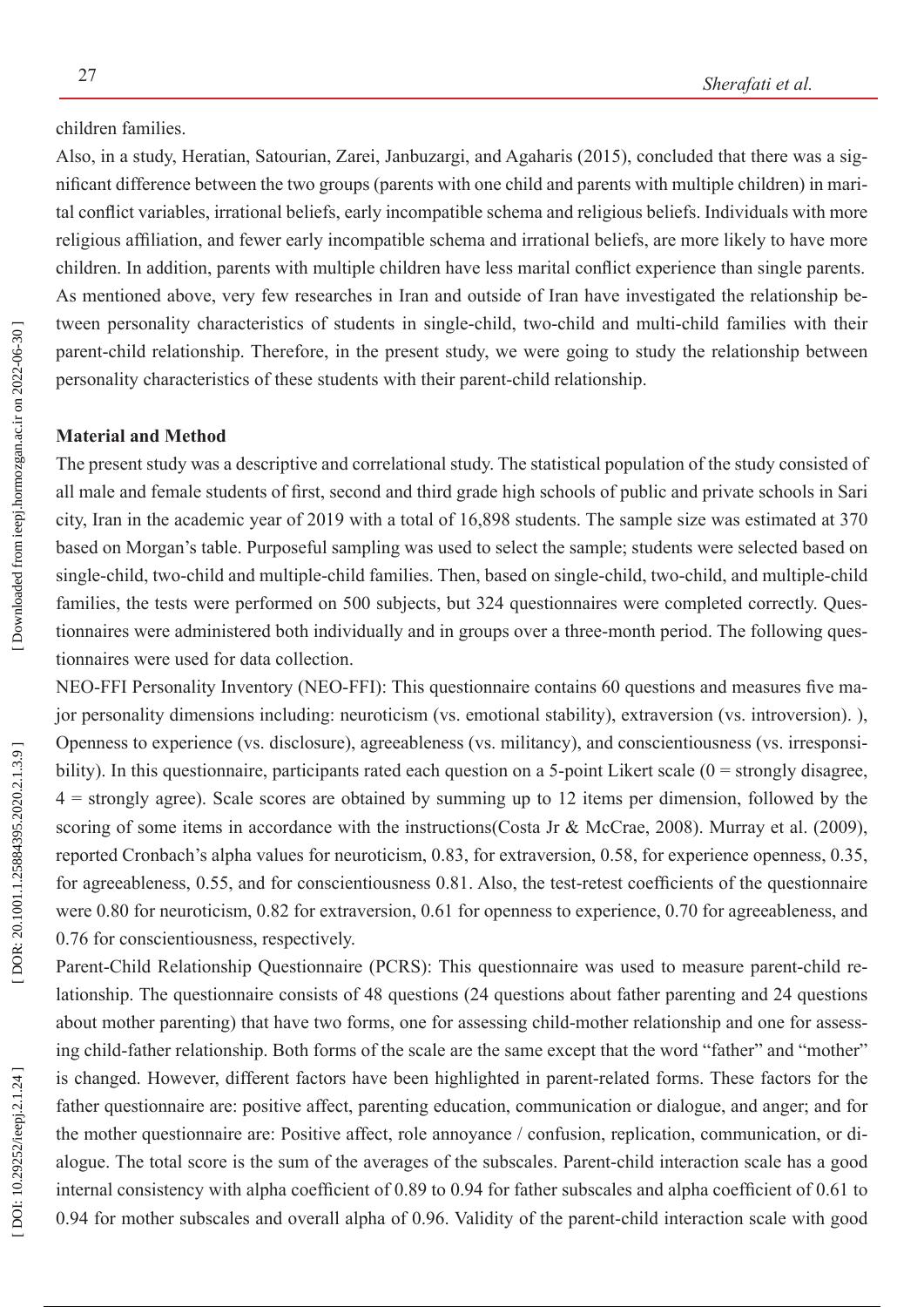predictive validity has been reported at a good level and significantly differentiates children of divorced and integrated families. The components of father and mother versions, are: positive emotions with the father, con flict with the father, relationships with the father, anger at the father, positive feelings with the mother, hatred / loss of role with the mother, identification with the mother and communication with the mother, respectively. Questionnaire scoring is a 7-point Likert scale. Items 9, 13, and 14 are reversed, and then the scores of items are summed and divided by the number of items per factor (the mean of each subscale). The total score is the sum of the mean subscales. The analysis is based on the score of the questionnaire. This method summarizes the results obtained from the analysis of the scores and then judges the following: The score is 24 to 48, the parent-child relationship being poor. The score between 48 and 96 is the average parent-child relationship. A score above 96 indicates a strong parent-child relationship.

The following ethical considerations were considered in the present study:

1. Providing written consent from students and parents participating in the research;

2. Ensuring that participants keep their information confidential;

3. Participants were allowed to withdraw from the study whenever they did not wish to continue collaborating with the researcher.

To assess the relationship between personality traits of three single-child, two-child and multi-child groups with the parent-child relationship (father-child and mother-child relationship) based on the information obtained through questionnaires, the analysis Regression was used. SPSS-24 software was used for data analysis.

# **Results**

Descriptive data for participants' in five personality dimensions, and parent-child relationship, along with mean and standard deviation, are presented in Table 1.

| Table 1. A description of the participants' scores of research variables in three groups (single-child, two-child, and multiple-child |  |  |
|---------------------------------------------------------------------------------------------------------------------------------------|--|--|
| groups)                                                                                                                               |  |  |

| Variables                 | Gender | Single-child |           | Two-child |           | Multiple-child |           |
|---------------------------|--------|--------------|-----------|-----------|-----------|----------------|-----------|
|                           |        | Mean         | <b>SD</b> | Mean      | <b>SD</b> | Mean           | <b>SD</b> |
| Neuroticism               | Male   | 26.09        | 7.13      | 23.72     | 7.45      | 29.41          | 9.10      |
|                           | Female | 25.76        | 7.34      | 24.19     | 7.40      | 27.81          | 9.70      |
| Extraversion              | Male   | 31.04        | 5.42      | 29.44     | 5.59      | 26.39          | 7.10      |
|                           | Female | 31.22        | 5.54      | 28.54     | 5.57      | 27.71          | 7.37      |
| <b>Openness</b>           | Male   | 25.56        | 5.56      | 25.26     | 3.81      | 26.13          | 4.77      |
|                           | Female | 25.54        | 5.21      | 25.80     | 4         | 25.53          | 4.78      |
| Agreeability              | Male   | 29.41        | 5.25      | 27.65     | 4.90      | 27.22          | 6.41      |
|                           | Female | 29.46        | 5.48      | 27.44     | 4.88      | 28.37          | 5.98      |
| Conscientiousness         | Male   | 35.07        | 5.07      | 34.50     | 6.30      | 23.19          | 8.27      |
|                           | Female | 34.93        | 4.83      | 34.19     | 7         | 34.31          | 7.65      |
| Father-child relationship | Male   | 18.62        | 5.03      | 19.53     | 5.03      | 17.42          | 5.25      |
|                           | Female | 18.44        | 5.25      | 19.81     | 5.32      | 18.80          | 5.54      |
| Mother-child relationship | Male   | 21.39        | 4.61      | 22.92     | 3.62      | 20.88          | 3.72      |
|                           | Female | 21.38        | 4.65      | 22.91     | 3.88      | 21.55          | 3.51      |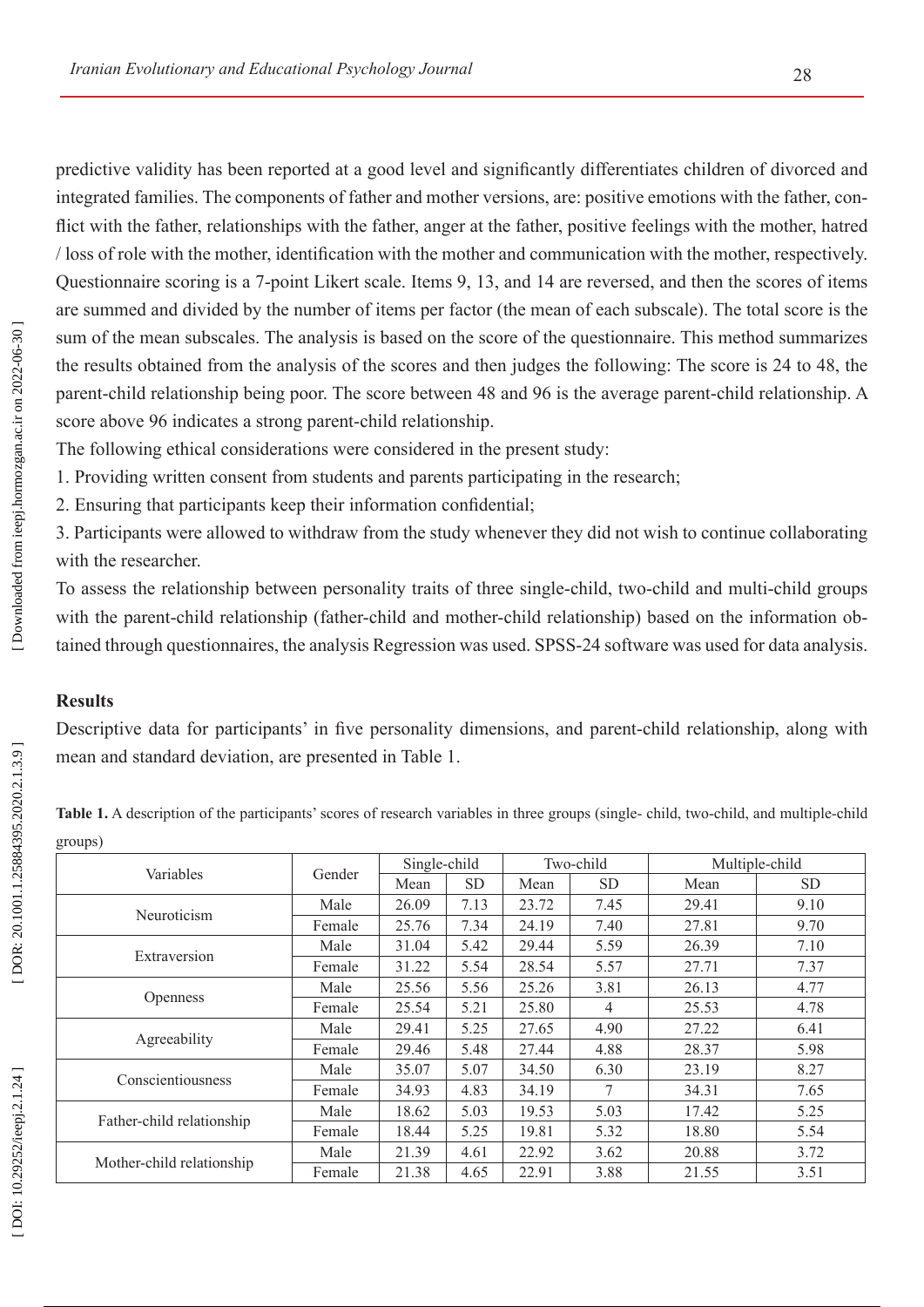Table 2 presents the regression analysis of the personality traits as predictor variables in explaining the moth er-child relationship and the father-child relationship in single-child, two-child, and multiple-child families.

|                            |                | Criterion                 |             |              |                           |               |       |
|----------------------------|----------------|---------------------------|-------------|--------------|---------------------------|---------------|-------|
| Predictors                 | N of Children  | Father-child relationship |             |              | Mother-child relationship |               |       |
|                            |                | β                         | $\mathbf t$ | $\mathbf{p}$ | $\beta$                   | $\mathfrak t$ | p     |
| Neuroticism                | Single-child   | $-0.232$                  | $-3.37$     | 0.001        | $-0.25$                   | $-3.99$       | 0.001 |
|                            | Two-child      | $-0.235$                  | $-3.66$     | 0.001        | $-0.38$                   | 5.29          | 0.001 |
|                            | Multiple-child | $-0.29$                   | $-4.09$     | 0.001        | $-0.39$                   | 5.32          | 0.001 |
| Extraversion               | Single-child   | 0.32                      | 5.49        | 0.001        | $-0.17$                   | $-1.96$       | 0.046 |
|                            | Two-child      | 0.23                      | 5.28        | 0.001        | 0.22                      | 9.51          | 0.001 |
|                            | Multiple-child | 0.24                      | 3.87        | 0.001        | 0.17                      | 3.17          | 0.005 |
| Openness                   | Single-child   | 0.18                      | 2.38        | 0.03         | 0.10                      | 2.24          | 0.026 |
|                            | Two-child      | 0.15                      | 2.17        | 0.04         | 0.11                      | 2.19          | 0.023 |
|                            | Multiple-child | 0.32                      | 7.11        | 0.001        | 0.13                      | 2.14          | 0.021 |
| Agreeability               | Single-child   | 0.20                      | 2.30        | 0.017        | 0.12                      | 1.97          | 0.048 |
|                            | Two-child      | 0.18                      | 2.22        | 0.036        | 0.18                      | 3.23          | 0.004 |
|                            | Multiple-child | 0.14                      | 2.18        | 0.04         | 0.20                      | 6.20          | 0.001 |
| Conscientiousness          | Single-child   | 0.34                      | 8.12        | 0.001        | $-0.14$                   | $-2.38$       | 0.017 |
|                            | Two-child      | 0.20                      | 2.71        | 0.019        | 0.056                     | 0.008         | 0.61  |
|                            | Multiple-child | 0.15                      | 2.14        | 0.037        | 0.033                     | 0.012         | 0.55  |
| Regeression overall result |                |                           |             |              |                           |               |       |
| R <sup>2</sup>             | Single-child   | $*0.495$                  |             |              | $*0.208$                  |               |       |
|                            | Two-child      | $*0.254$                  |             |              | $*0.369$                  |               |       |
|                            | Multiple-child | $*0.263$                  |             | $*0.327$     |                           |               |       |

**Table 2.** Results of regression test for association between personality traits and parent-child relationship

\*\*Sig. p < 0.01 & \*p < 0.05

According to Table 2, taking into account the  $\mathbb{R}^2$  values and their corresponding significant levels, personality traits significantly correlated with father relationships in students 12-15 Year-old and it explains the 49.5% of variance. Also, personality traits in single-child families significantly explain the total relationship with the mother, and it explains the 20.8% of variance.

The personality traits in the two children families significantly explain the total relationship with the father and it explains the 25.4% of variance and personality traits in two-child families significantly explain the total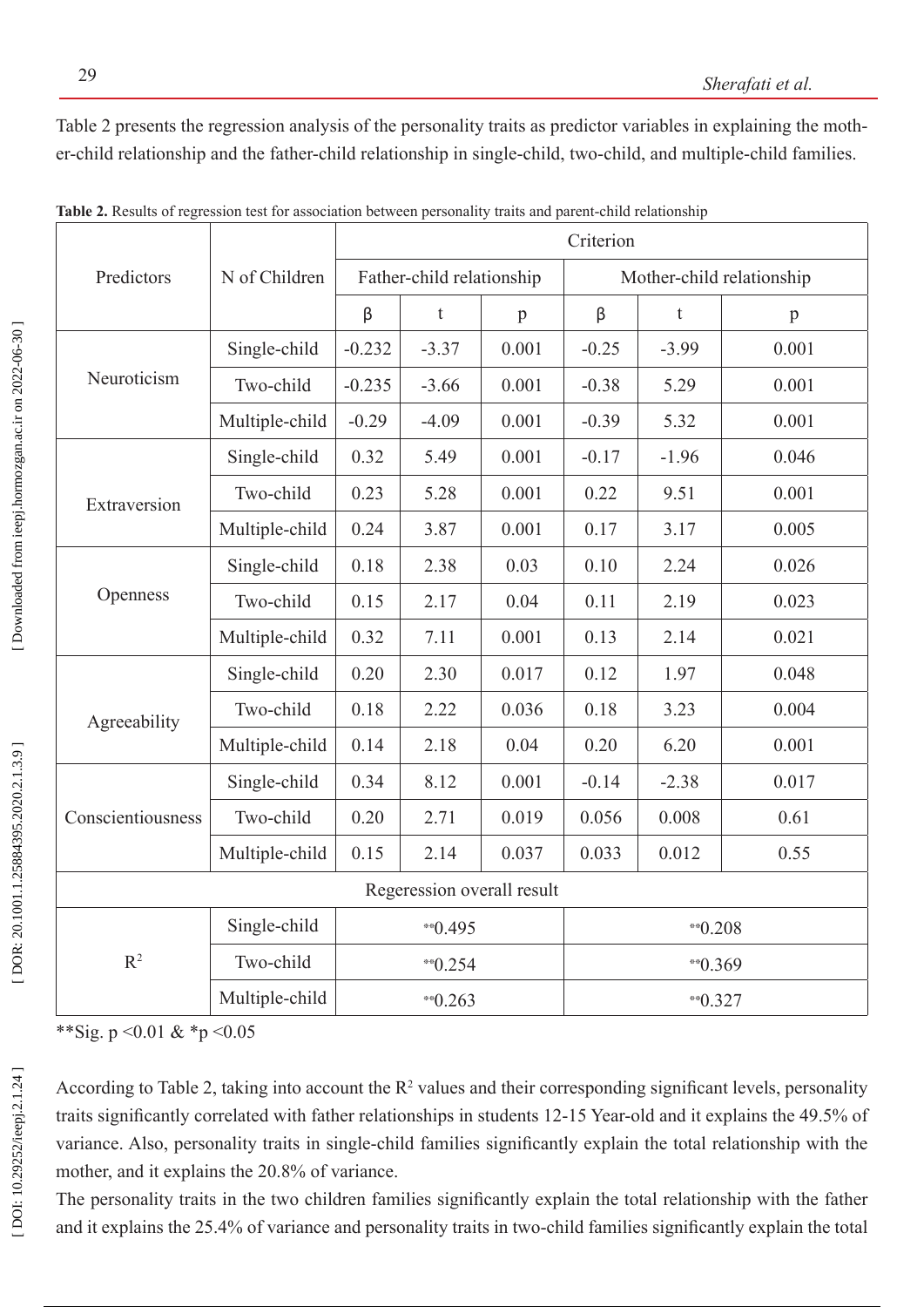Correspondingly, according to table 2, the personality traits in the multiple children families significantly explain the total relationship with the father and it explains the 26.3% of variance and personality traits in multiple-child families significantly explain the total relationship with the mother, and it explains the 32.7% of variance.

## **Discussion**

The purpose of this study was to investigate the relationship between personality characteristics of students of single-parent, two-parent and multi-child families with their parent-child relationship. The results of data analysis showed that in single-parent families, there is a greater relationship between personality traits and father-child relationship than other families, and in the case of mother-child relationship, there is a stronger relationship with personality traits in multiple children families. There has been a great deal of agreement about the results of the research with the research by Heratian et al. (2015). They argue that parents with single child have higher scores in early maladaptation because the presence of children in the family creates some kind of psychological security and confidence in them, the environment and, of course, the future. In addition, it increases parental self-esteem.

The results also show that there is a significant relationship between parent-child relationship and personal ity dimensions and there is no significant relationship in the case of conscientiousness in the two-parent and multi-child families. Individuals with a high score in neuroticism usually have intrinsic traits and a tendency to socialize outside the home, so they will have a better relationship with their parents. As well as, individuals with a high score in open to the experience are usually creative, innovative and receptive, and this high acceptance makes them have more with their parents than peers. But in case of conscientiousness, and considering this fact that these students also have a significant relationship with their mother, it can be said students with a high score in conscientiousness usually hold their own in relation to home and family affairs. They are respon sible for themselves and have a stronger relationship with their families, especially the mother, who is more involved with her children. Research shows that parents' use of proper parenting styles has a significant impact on adolescent maladaptation(Jaafari, 2017). Children living in a turbulent family often face aggression and other abusive behaviors when faced with problems, and as a result, their social skills are reduced. Children's behavioral disorders, which usually appear as maladaptive, abnormal, unethical, and anti-social behaviors of children, are caused by parenting behaviors.

Demographic changes in Iran also require specific policies regarding parenting to allow better management of families. In line with the results of this study, addressing issues that improve personality, mental health, and relationships is considered a vital need of a society.

Parents training about proper and logical relationship with their children are a practical application of research, as it is necessary to try to inform more parents about the effects of parent-child relationship on adolescent's psychological and behavioral characteristics.

The possibility of cultural differences as well as age differences between children and parents are limitations to generalization of results. Furthermore, the lack of objective measurement of indicators (personality traits and parent-child relationship) and lack of access to other influencing variables were important limitations of the study.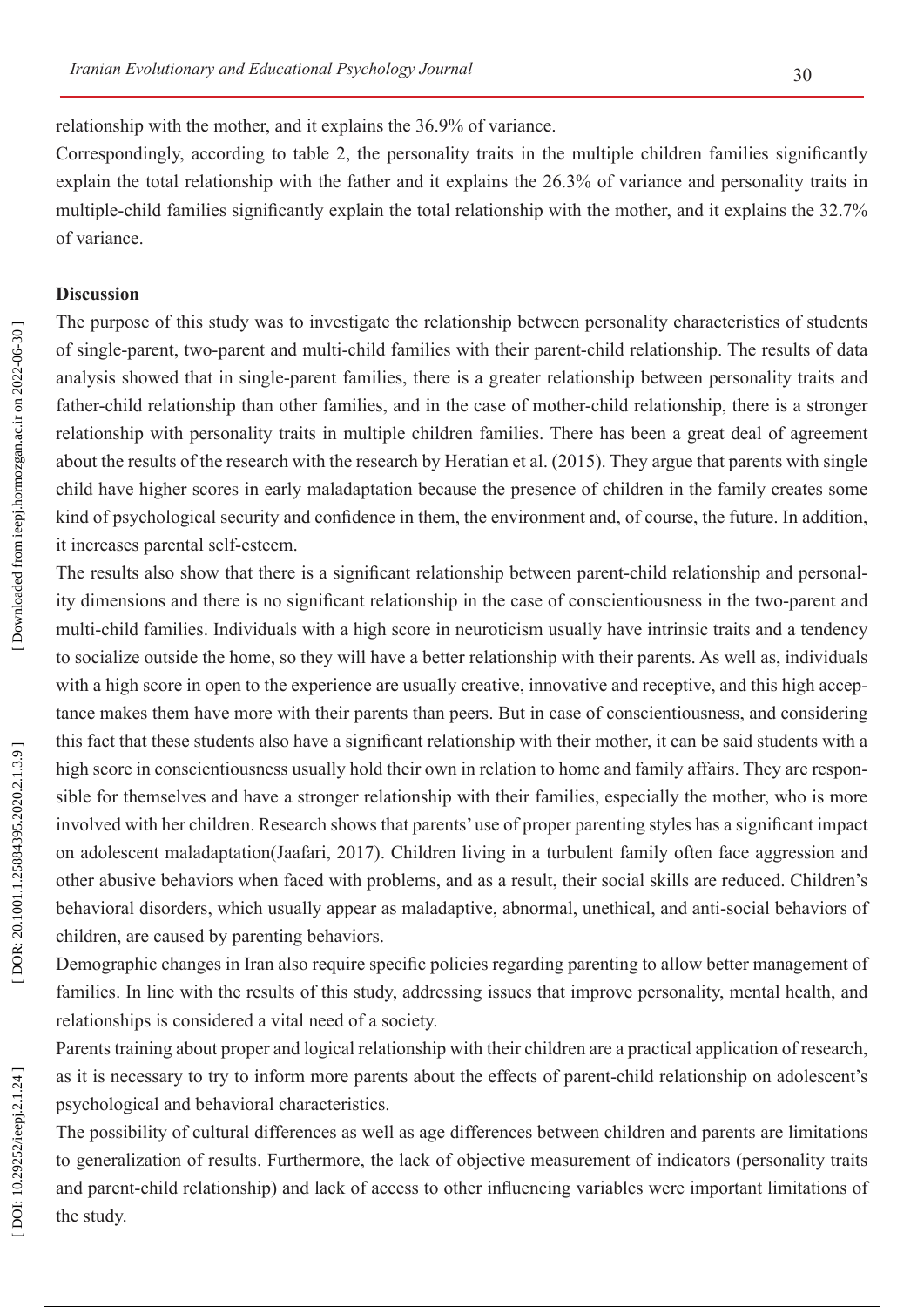## **Acknowledgment**

We would like to take this opportunity to thank all the students, parents and school principals in Sari who have contributed to this research.

## **Declaration of Conflicting Interests**

The author(s) declared no potential conflicts of interest with respect to the research, authorship, and/or pub lication of this article.

**Funding:** The author(s) received no financial support for the research, authorship, and/or publication of this article.

### **References**

Allen, Bem P. (2015). Personality theories: Development, growth, and diversity: Psychology Press.

- Avia, MD, Sanz, J, Sánchez-Bernardos, ML, Martínez-Arias, MR, Silva, F, & Graña, JL. (1995). The five-fac tor model—II. Relations of the NEO-PI with other personality variables. Personality and Individual Differences, 19(1), 81-97.
- Basu, Alaka Malwade, & Desai, Sonalde. (2010). Middle class dreams: India's one child families. Paper pre sented at the Population Association of America Annual Conference, Dallas, Texas: April.
- Carnes-Holt, Kara. (2012). Child–parent relationship therapy for adoptive families. The Family Journal, 20(4), 419-426.
- Cervone, Daniel, & Pervin, Lawrence A. (2015). Personality, binder ready version: theory and research: John Wiley & Sons.
- Chan-Ob, Tinnakorn, Boonyanaruthee, Vudhichai, Pinyopornpanich, Manee, Intaprasert, Suthi, & Kun tawongse, Nahathai. (2002). The birth order and personalities of medical students. Journal of the Medical Association of Thailand= Chotmaihet thangphaet, 85(1), 97-101.
- Costa Jr, Paul T, & McCrae, Robert R. (2008). The Revised NEO Personality Inventory (NEO-PI-R): Sage Publications, Inc.
- Fadaei, Elham, Kanani, Kobra, Molavi, Hossein, & Nouri, Abulghassem. (2009). A comparison of neuroti cism of Abusive and Non-abusive Husbands and Their characteristics as perceived by their wives in Isfah an, 2007. Knowledge & Research in Applied Psychology, 67-78.
- Goel, Manisha, & Aggarwal, Preeti. (2012). A comparative study of self confidence of single child and child with sibling. International journal of research in social sciences, 2(3), 89-98.
- Ha, Tshui Sun, & Tam, Cai Lian. (2011). A study of birth order, academic performance, and personality. Paper presented at the International Conference on Social Science and Humanity, IPEDR.
- Helle, Ashley C, Trull, Timothy J, Widiger, Thomas A, & Mullins-Sweatt, Stephanie N. (2017). Utilizing interview and self-report assessment of the Five-Factor Model to examine convergence with the alternative model for personality disorders. Personality Disorders: Theory, Research, and Treatment, 8(3), 247.
- Heratian, Abbas Ali., Satourian, Seyed Abbas., Zarei, Mohammad., Janbuzargi, Masoud., & Agaharis, Mo jgan. (2015). Investigation of differences in marital conflict, irrational beliefs, early maladaptive psychoses, and religious commitment of parents with one and more children. Journal of Psychology and Religion, 31(93-112 [In Persian]).